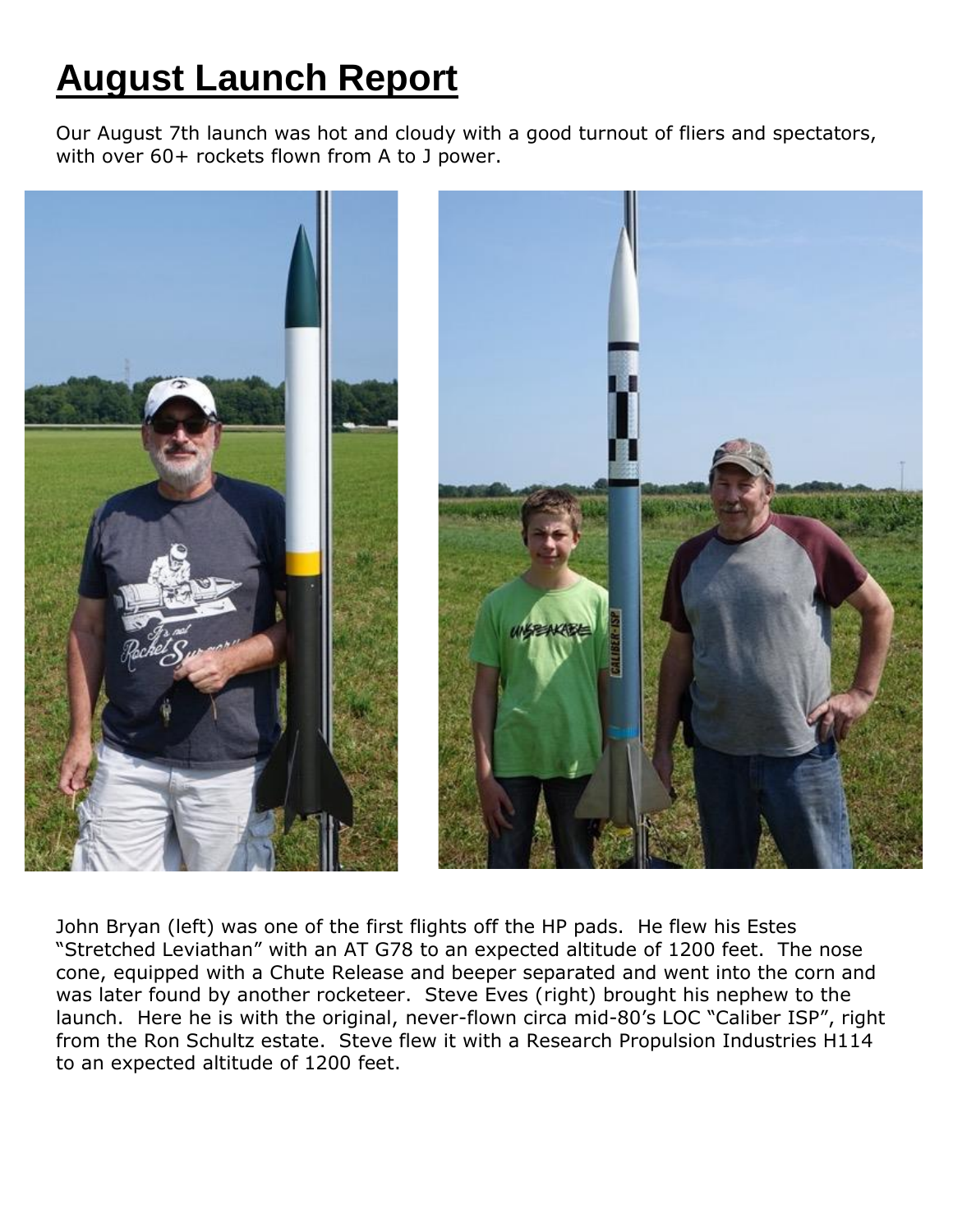

Randy Jenkins (left) flew his Rocket R & D "Brutus" on an AT H130 to an altitude of 1400 feet. Chad Jones, (right) the newest member of NOTRA, flew his LOC/Precision "LOC 4" with an CTI H110 motor for his Level 1 certification flight. He later flew a number of model rockets off the LP pads.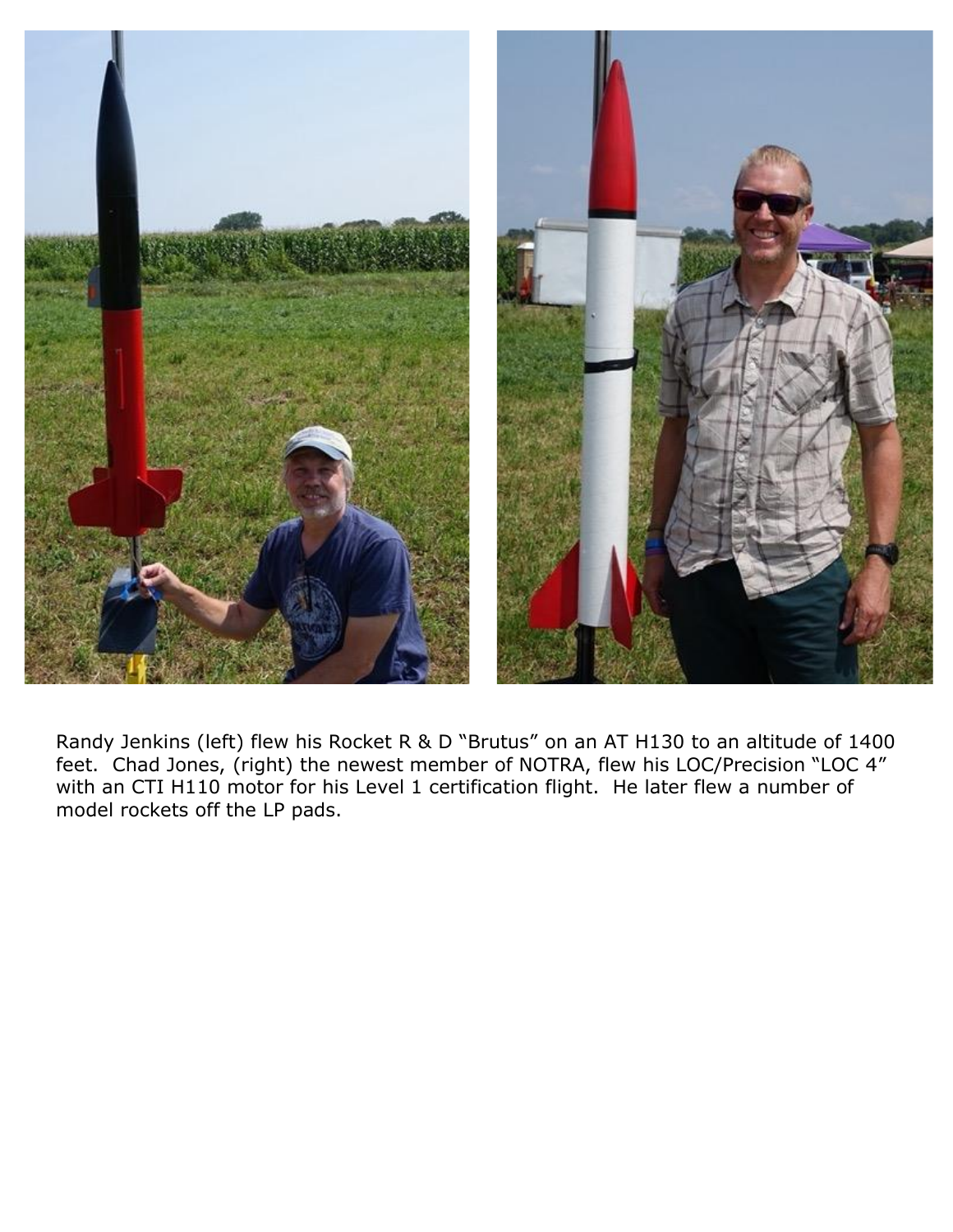

Andrew Klienhenz flew his scratch-built "Three Banger" with a cluster of three Estes E12 motors twice! All the motors ignited using Estes igniters!



Jon Goldsby flew his NCR "Hobgoblin" on an AT G77 motor. It was equipped with a video camera and got a great video of the launch.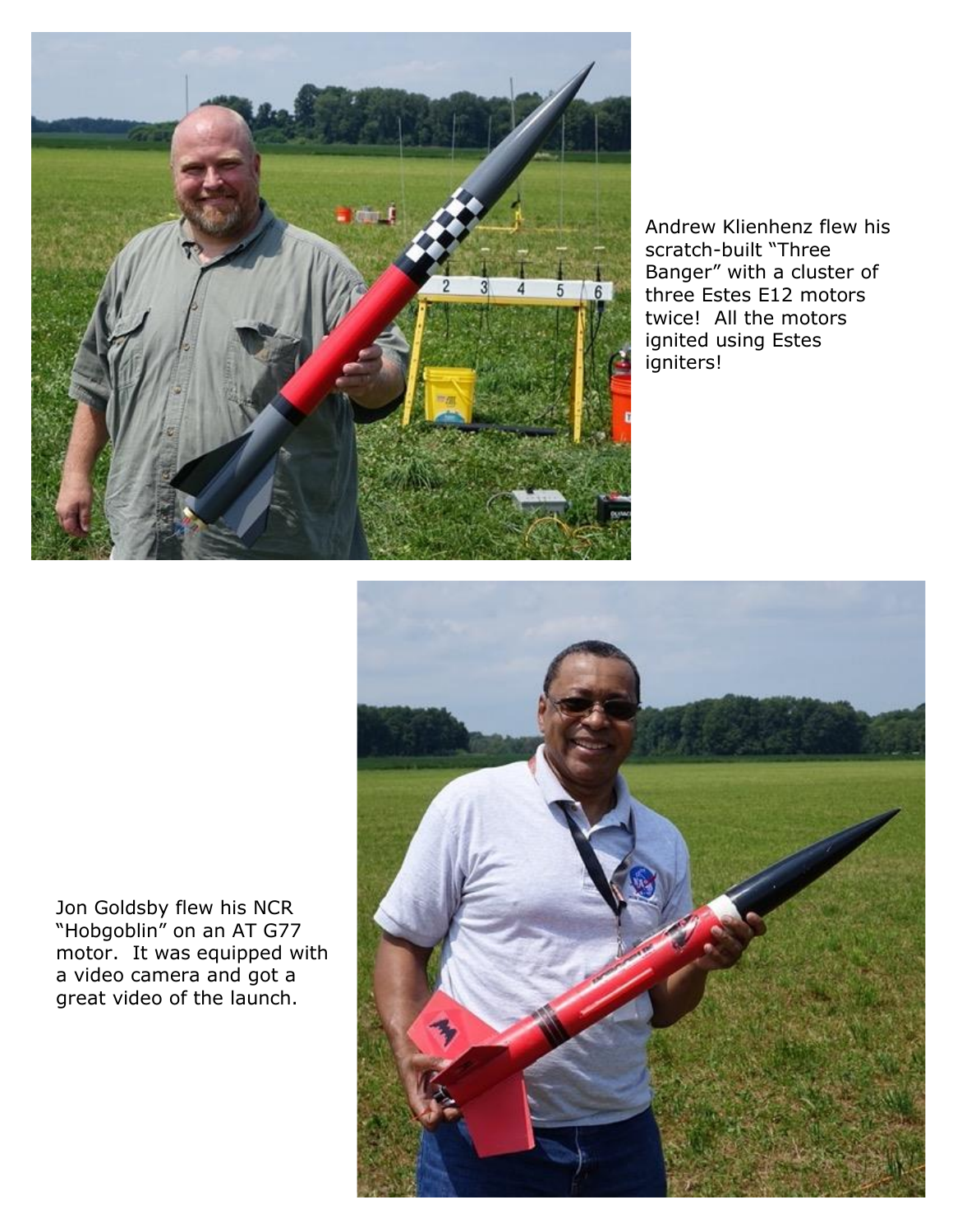

Chip Jenkins flew his scratch-built "Crayon" with a very old AT F20 motor which took three attempts to finally get ignited. He later tried for a second flight with his last F20 motor, but ignition difficulties and several malfunctioning igniters made him give up on that idea. Maybe next time!

Chris Pearson flew his Estes "Nike Smoke" with an AT G80 motor to an altitude of 1000 feet. The rocket, equipped with a Chute release, landed just downrange of the pads.

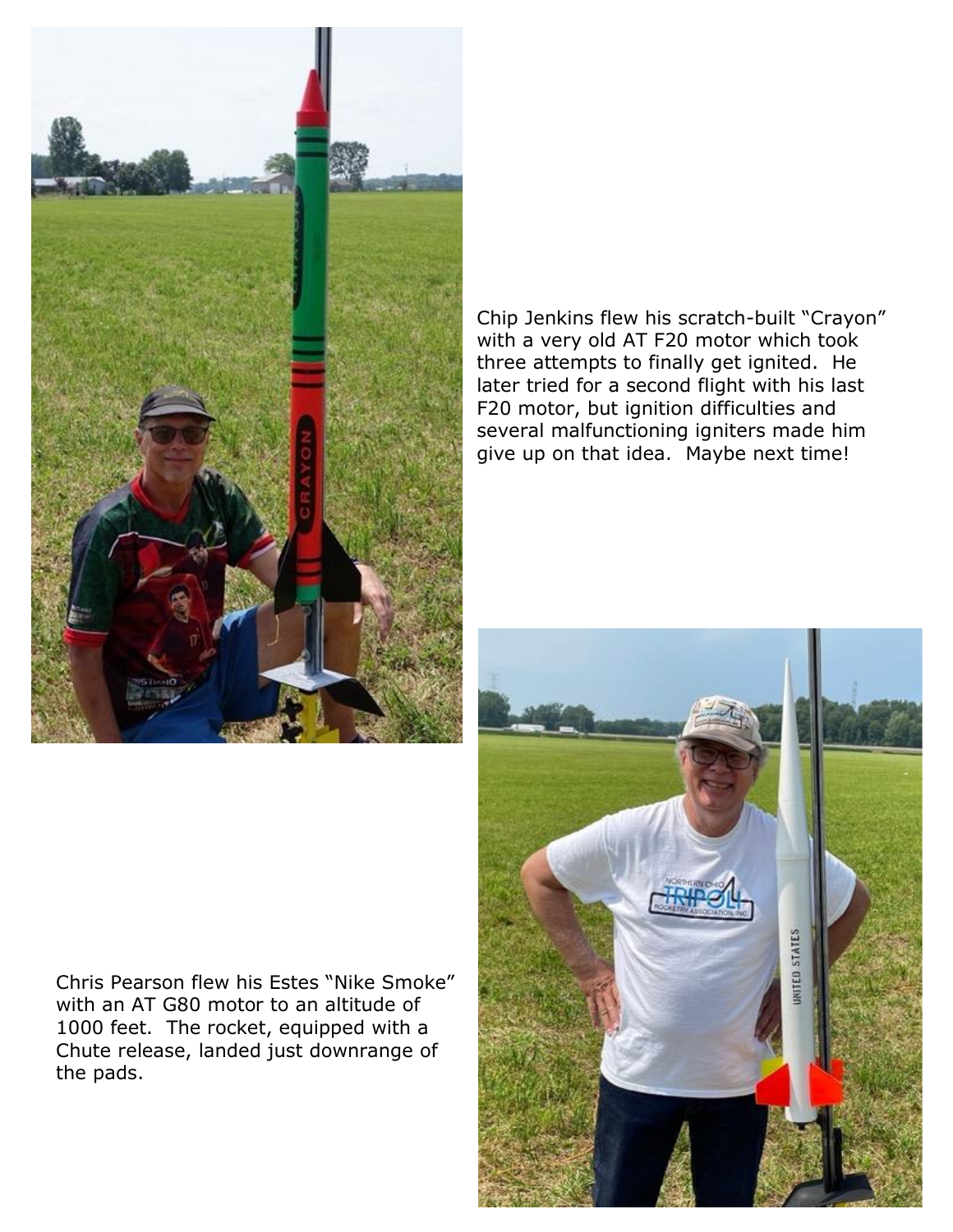

Mark Coburn displays another original relic from the 80's, one of the first LOC "Ultima" kits. Originally built to be a seven-motor cluster, Mark modified it to take just one motor, that being an AT H238. A good straight-up flight, but an over-long delay caused it to lawn dart.



Mark Hanna gets his scratch-built "Bahama Mama" ready for flight with an AT H180-M motor.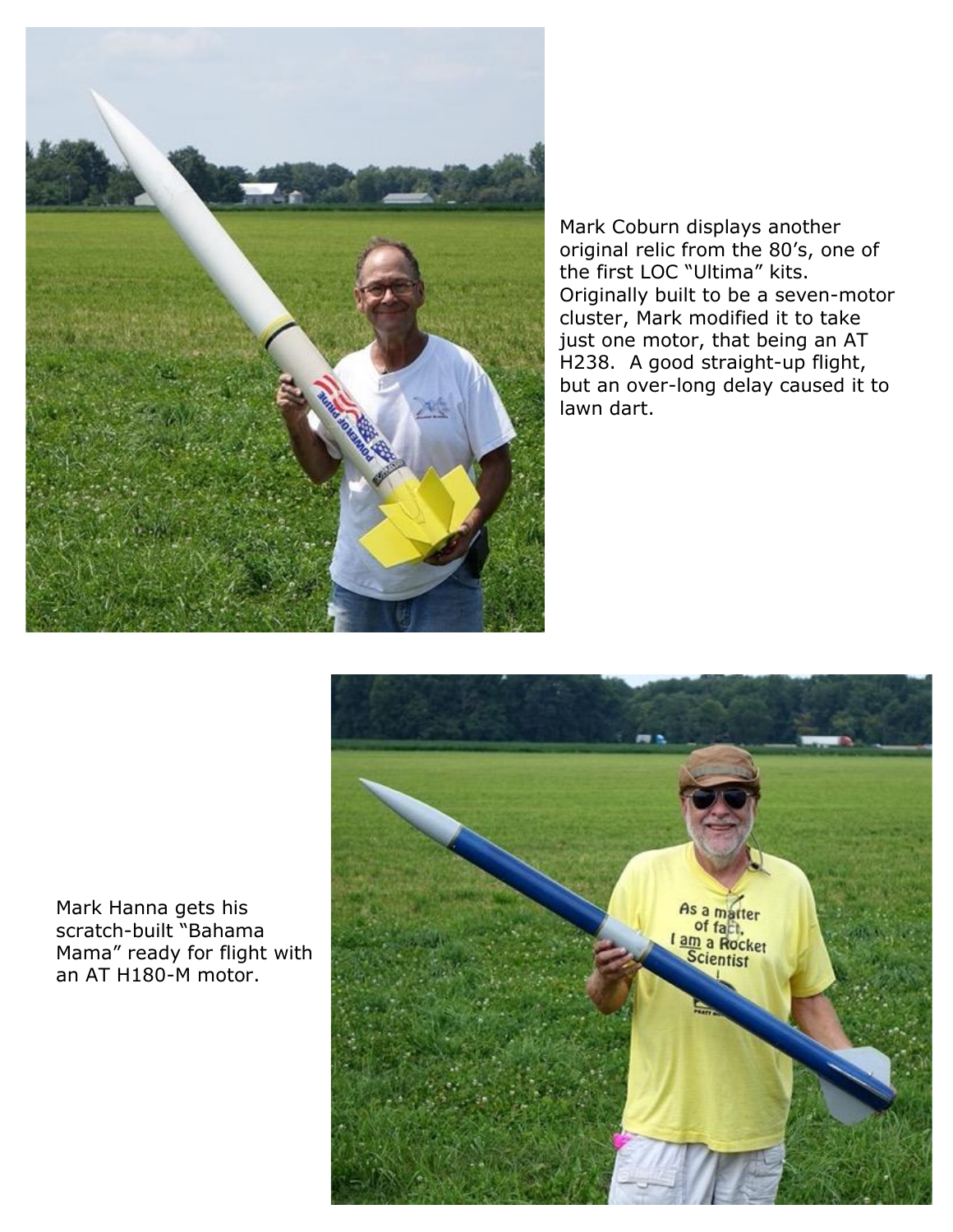

Jeff VanScyoc flew his Estes "Colossus" with an AT F22 motor to an altitude of 850 feet. He later flew his Estes "Der Big Red Max" to an altitude of 430 feet with an AT E28 motor.

David Snyder flew his LOC/Precision "Forte-X" with a CTI G83 motor to an altitude of 800 feet. He then flew it again with a CTI H225 to an altitude of 2400 feet. His Jolly Logic Chute Release kept the rocket on the field both times.

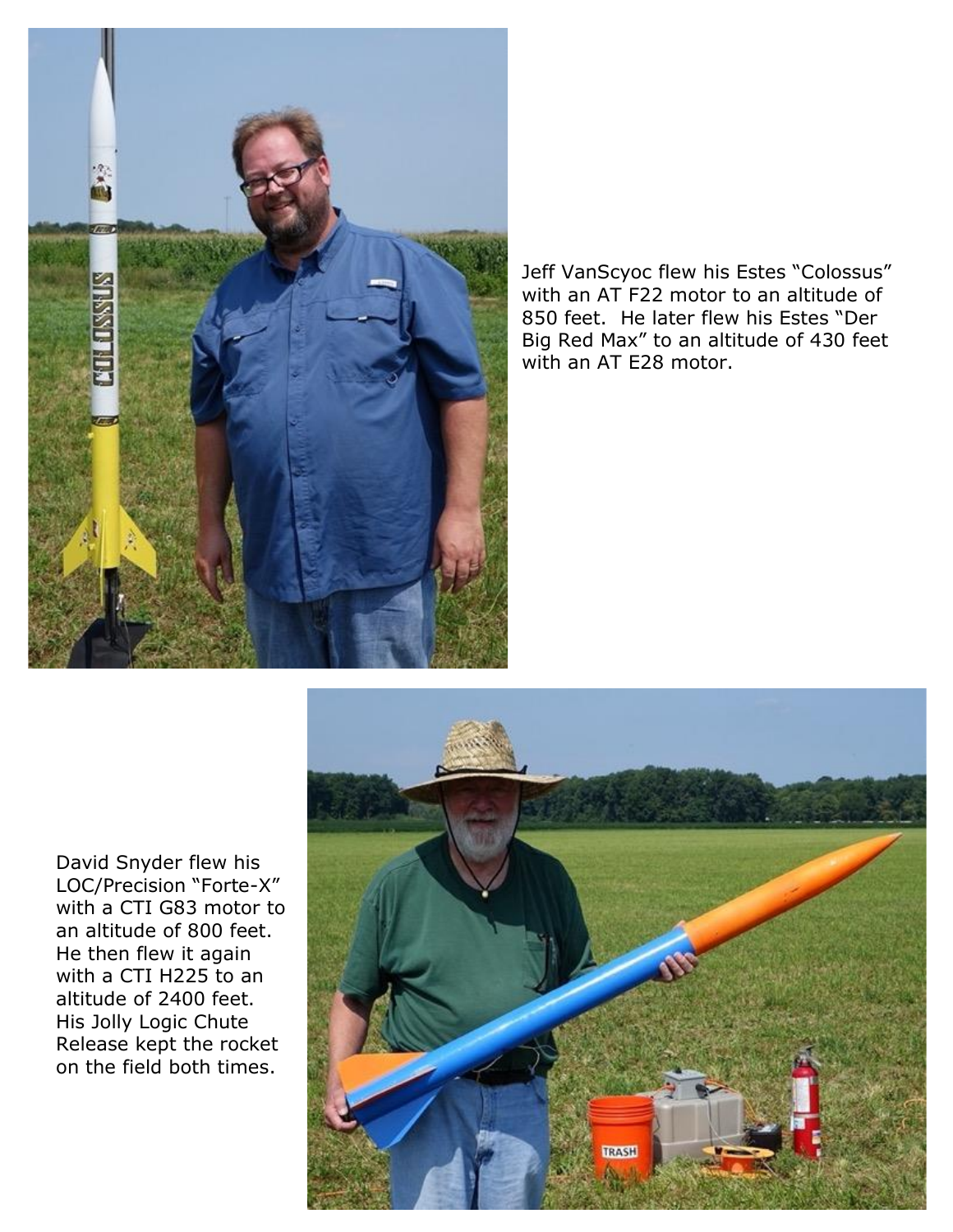

John Bryan poses with his BMS 3" "School Rocket" which he flew to 600 feet with a D12 motor.



Mark Coburn preps his scratchbuilt 4" rocket named "Taz" with help from Steve Eves. He flew it with an AT H238 motor.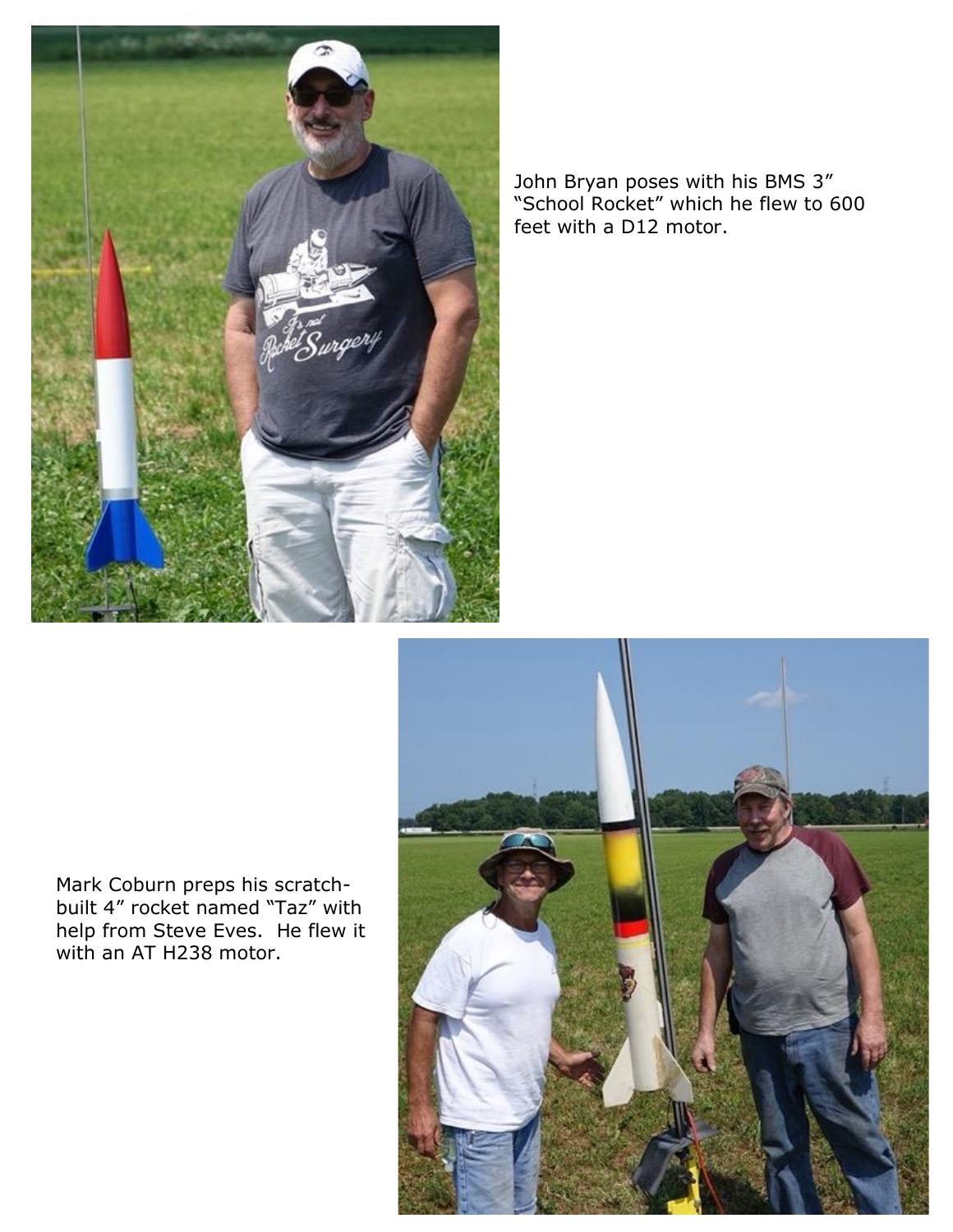

Continuing with the J motor flights, Steve Eves preps his scratch-built rocket named "Big Red" which he flew with a Research J500 motor with Everclear propellant.

Mark Hanna poses with his scratch-built Saturn 1B which he flew with an AT J460 motor to an expected altitude of 1300 feet.

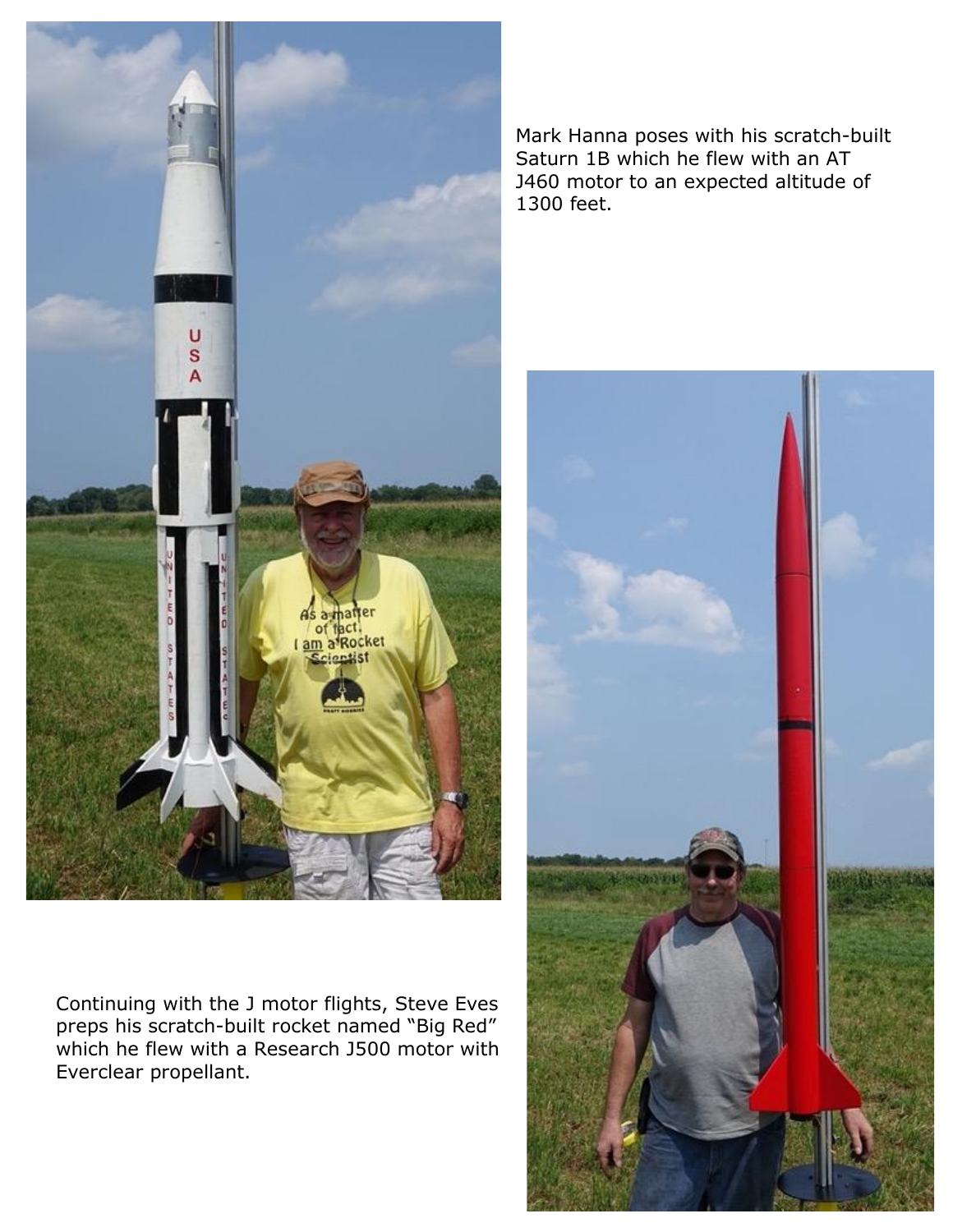

Andrew Kleinhenz preps the igniter in his unnamed scratch-built with Estes parts rocket which he flew with an AT F40 motor.

Chris Pearson poses with his scratch-built 3" "Cherokee G" which he flew with a CTI H170 motor. The parachute deployed early but the Chute Release kept it from floating too far in the corn. The rocket was recovered with the help of the Marco Polo tracker.

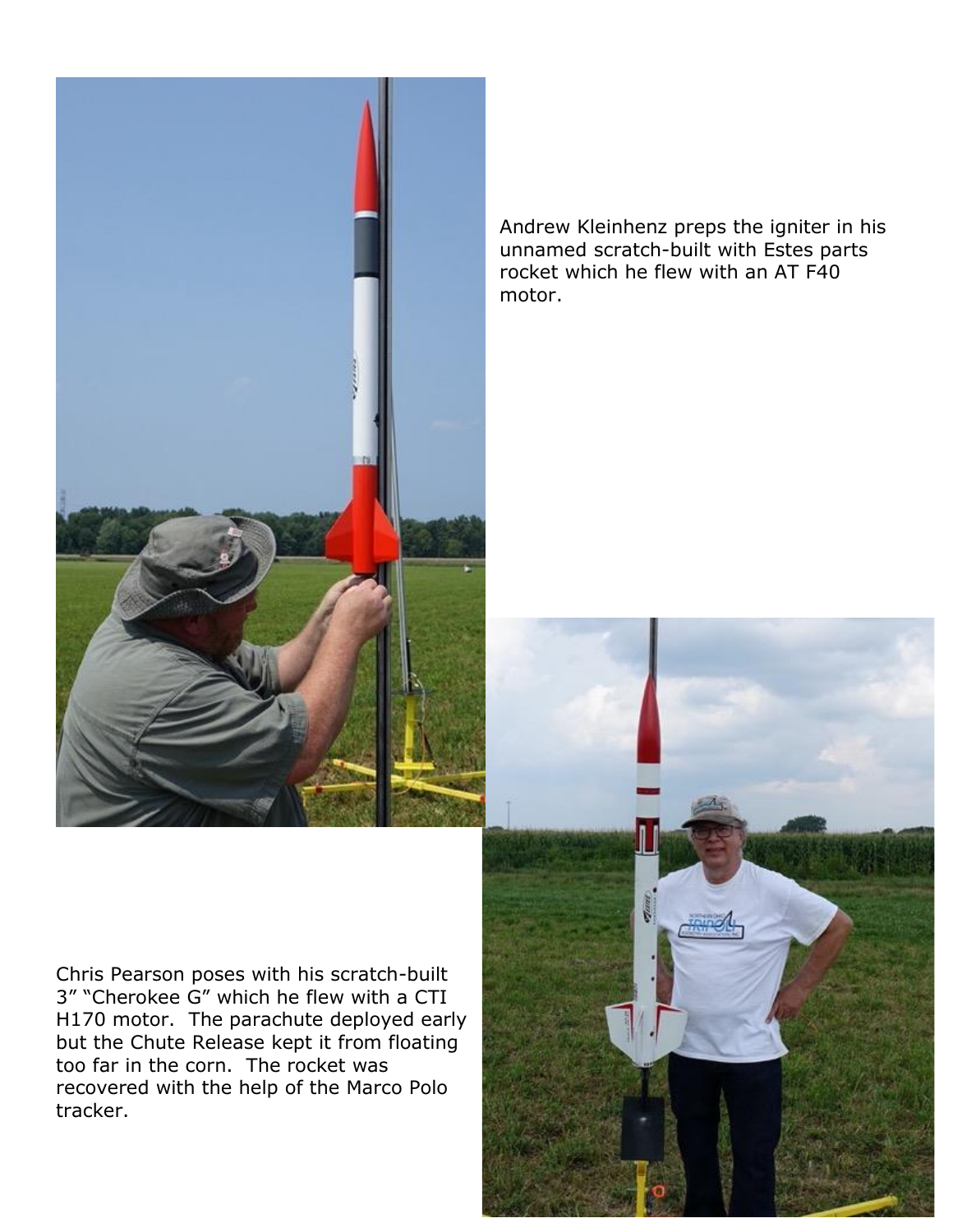

John Bryan gets ready to put his Estes "Super Big Bertha" on the pad. He flew it with an Estes E12 motor to 550 feet.

Steve Eves put another LOC original on the low-power pad. This is probably the first LOC "Viper III" ever made and was used for catalog shoots. Powered by 3-D12 motors, it had a great flight and good recovery. In the early days of HPR, many rockets were designed to fly with clusters of D12 motors, as they were readily available, and at the time, relatively inexpensive. Steve also flew a LOC "Vulcanite" with a G61 motor.